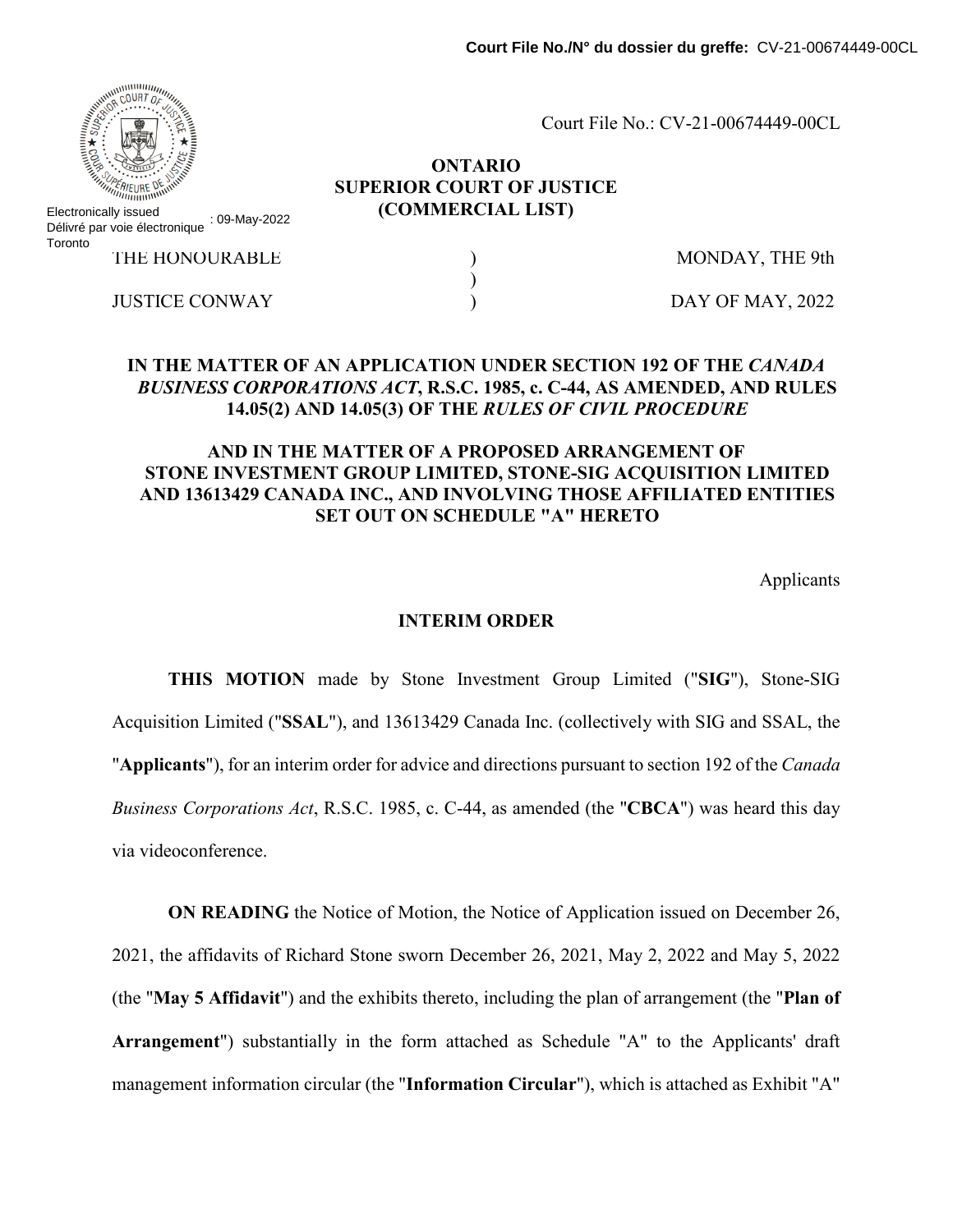to the May 5 Affidavit, and the affidavit of Joshua Foster sworn May 6, 2022 and the exhibit thereto, and on hearing the submissions of counsel for the Applicants, the Purchaser, and those other parties present, and on being advised that the Director appointed under section 260 of the CBCA (the "**Director**") does not consider it necessary to appear.

#### **Definitions**

1. **THIS COURT ORDERS** that capitalized terms used and not specifically defined herein shall have the meanings ascribed to them in the Information Circular or the Plan of Arrangement, as applicable.

#### **Service**

2. **THIS COURT ORDERS** that the time for service of the Notice of Motion and the Motion Record is hereby abridged and validated so that this Motion is properly returnable today and hereby dispenses with further service thereof.

### **The Meeting**

3. **THIS COURT ORDERS** that, notwithstanding anything contained in the articles or the by-laws of the Applicants, in light of the COVID-19 pandemic, the Applicants shall be authorized to: (i) hold the Meeting (as defined below) by means of a telephonic, electronic or other communication facility that permits all participants to communicate adequately with each other during the Meeting; and (ii) change the location or method of holding the Meeting (including by holding a physical, virtual or hybrid Meeting) through the issuance of a press release containing the updated details of the date, time and place of the Meeting.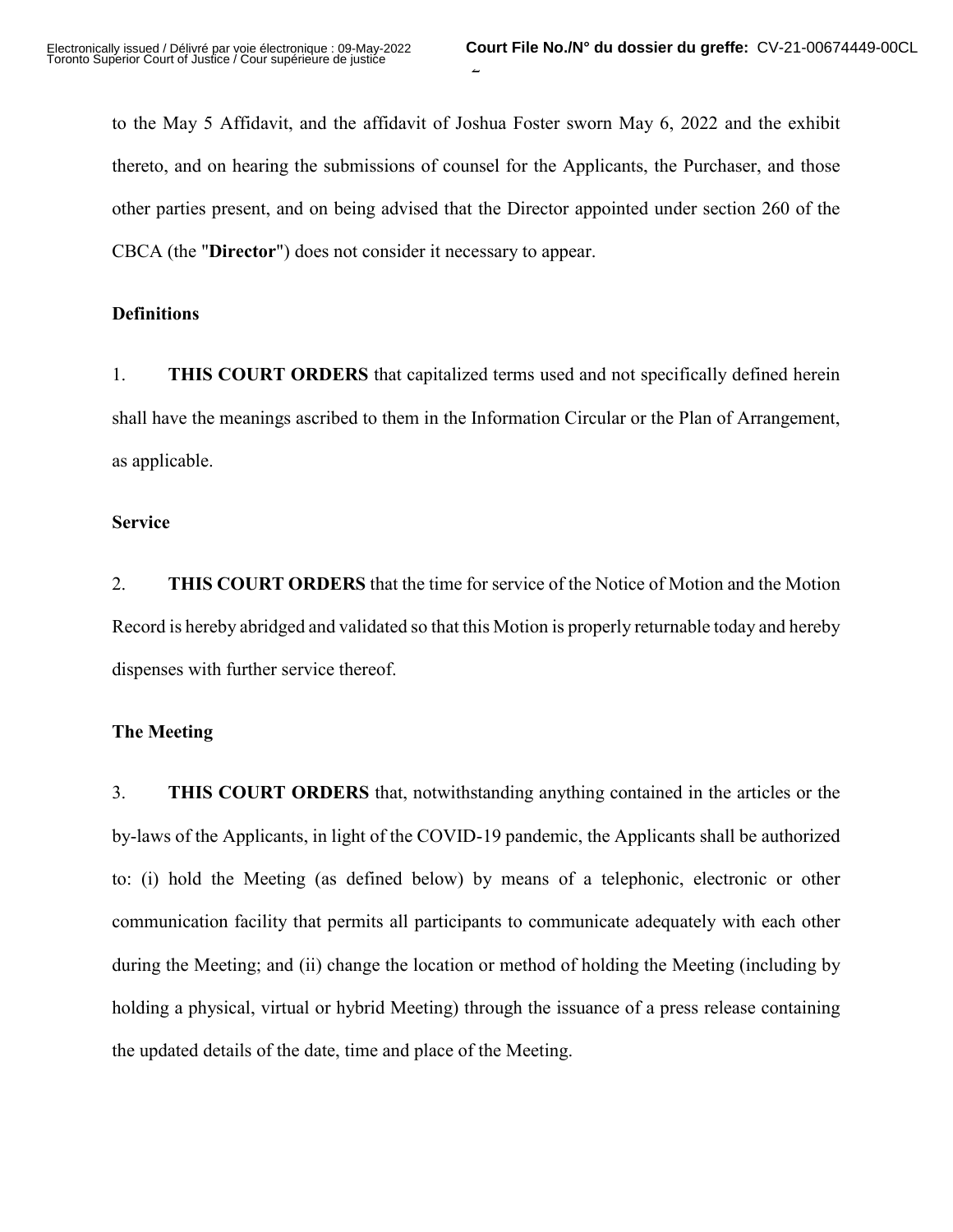4. **THIS COURT ORDERS** that the Applicants are permitted to call, hold and conduct a meeting of the Existing Shareholders as of the Record Date, to be held electronically or telephonically, at 3:00 p.m. (Toronto time) on June 15, 2022 (the "**Meeting**"), in order for the Existing Shareholders to consider and, if determined advisable, pass a resolution authorizing, adopting and approving, with or without variation: (i) the Federal Continuance (the "**Federal Continuance Resolution**"); and (ii) the Arrangement and the Plan of Arrangement (the "**Shareholders' Arrangement Resolution**", and together with the Federal Continuance Resolution, the "**Resolutions**").

 $\overline{a}$ 

5. **THIS COURT ORDERS** that the Meeting shall be called, held and conducted in accordance with (i) the *Business Corporations Act*, R.S.O. 1990, c. B. 16, as amended (the "**OBCA**") as it relates to the Federal Continuance Resolution, (ii) the *Canada Business Corporations Act*, R.S.C. 1985, c.C-44 (the "**CBCA**") as it relates to the balance of the issues on the agenda including the Shareholders' Arrangement Resolution, if the Federal Continuance Resolution is approved, (iii) the by-laws of SIG, (iv) the ruling and directions of the Chair, (v) this Interim Order and (vi) the notice of Meeting which accompanies the Information Circular (the "**Notice of Meeting**"), subject to what may be provided hereafter (including, without limitation, paragraph 9 of this Interim Order) and subject to further order of this Court.

6. **THIS COURT ORDERS** that the record date (the "**Record Date**") for determination of the Existing Shareholders entitled to notice of, and to vote at, the Meeting, shall be 5:00 p.m. (Toronto time) on May 16, 2022.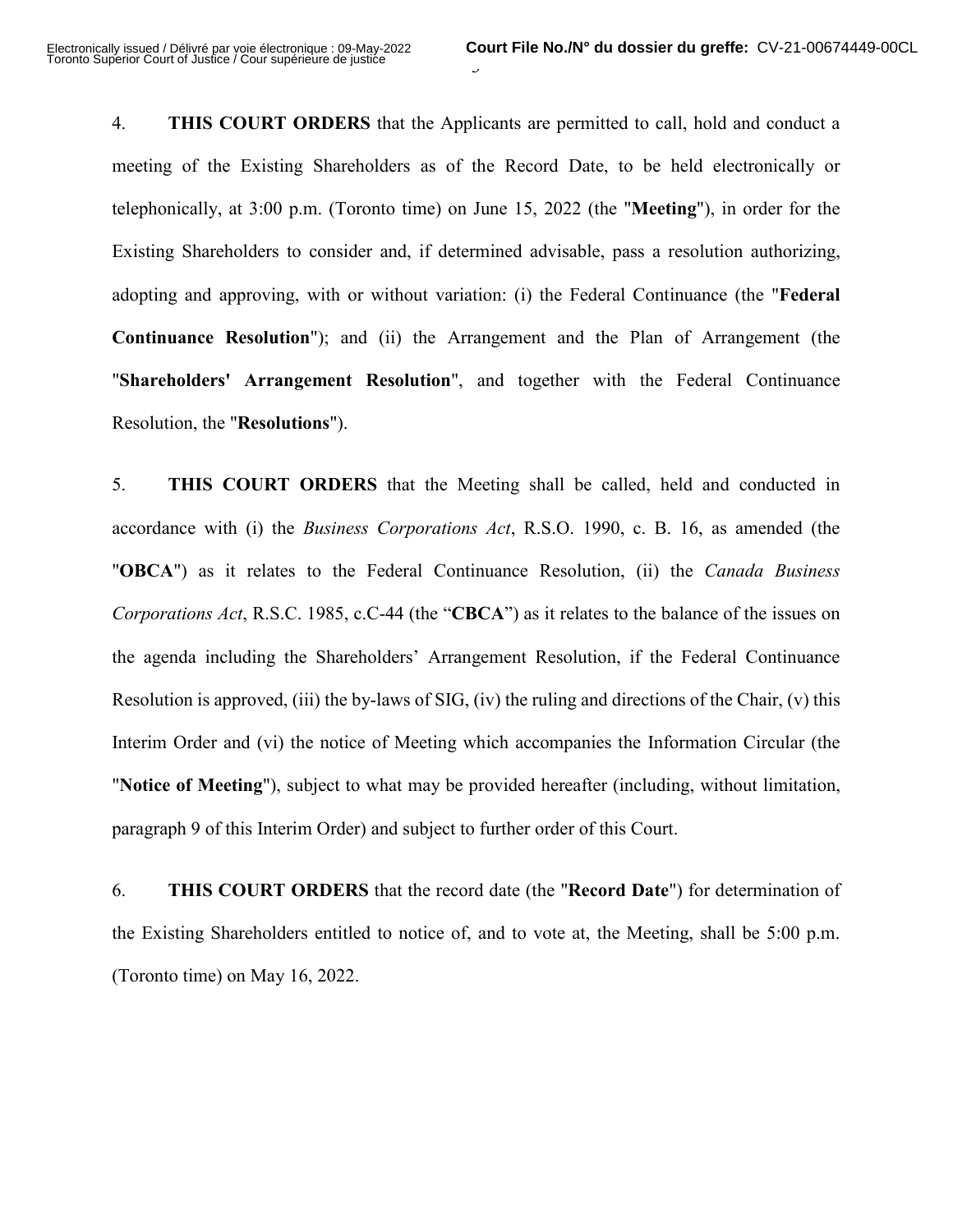7. **THIS COURT ORDERS** that the only persons entitled to attend or speak at the Meeting shall be:

 $\overline{1}$ 

- (a) the Existing Shareholders as of the Record Date (subject to paragraph 25 of this Order), or their respective proxyholders, and their respective legal counsel;
- (b) the officers, directors, auditors and advisors of the Applicants;
- (c) the Director; and
- (d) other persons who may receive the permission of the Chair of the Meeting.

8. **THIS COURT ORDERS** that the Applicants may transact such other business at the Meeting as is contemplated in the Information Circular, or as may otherwise be properly brought before the Meeting.

### **Chair and Quorum**

9. **THIS COURT ORDERS** that the Chair of the Meeting shall be determined by the Applicants and that the quorum at the Meeting shall be satisfied if two or more persons entitled to vote at the Meeting are present, virtually or represented by proxy at the outset of the Meeting.

#### **Amendments to the Arrangement and Plan of Arrangement**

10. **THIS COURT ORDERS** that the Applicants are authorized to make, subject to the terms of paragraph 11 below and the Plan of Arrangement, and the prior written consent of the Purchaser in accordance with the terms of the Arrangement Agreement, such amendments, modifications and/or supplements to the Arrangement and Plan of Arrangement as they may determine without any additional notice to the Existing Shareholders, or other interested parties entitled to receive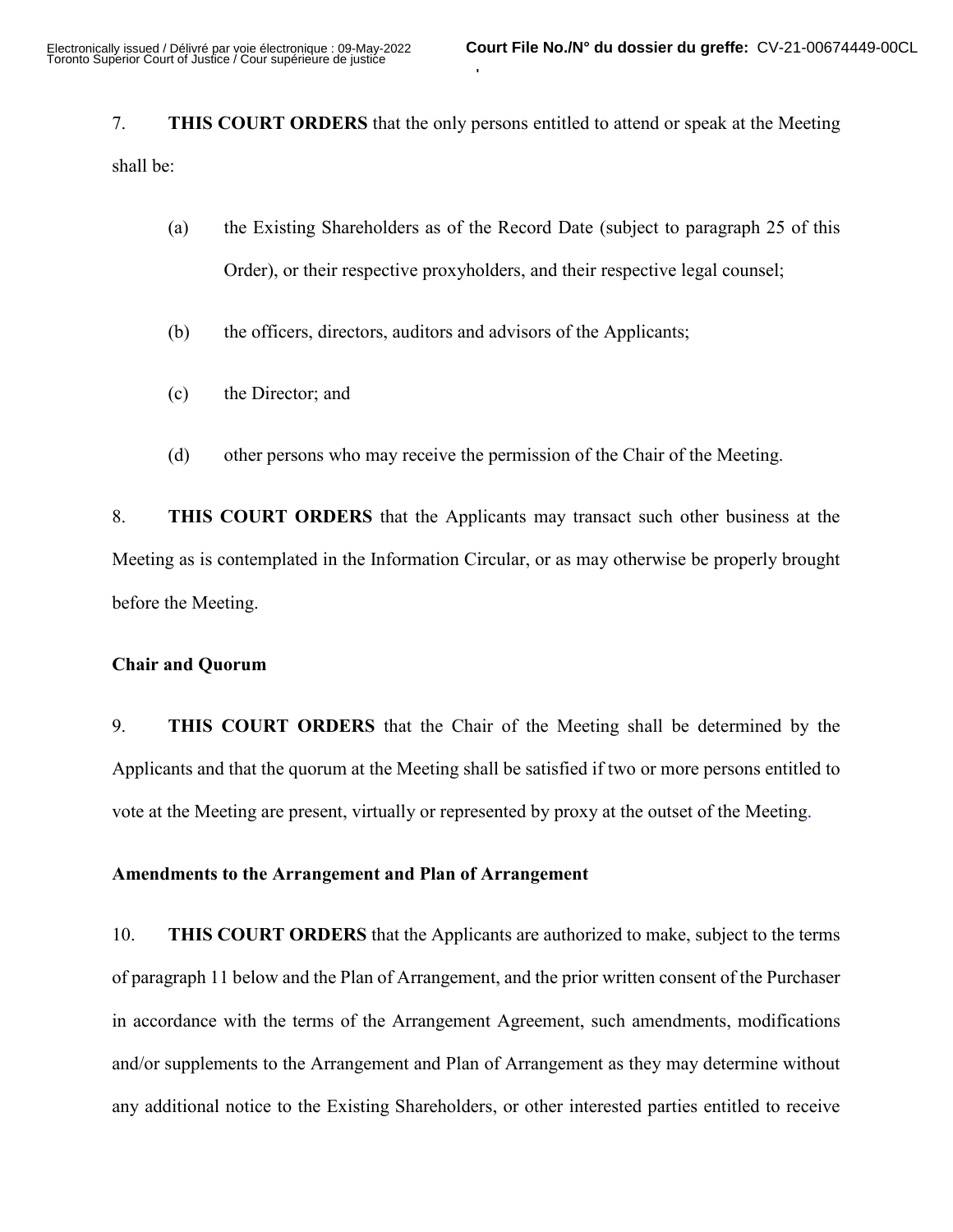notice under paragraphs 15 to 19 of this Interim Order, and the Arrangement and Plan of Arrangement, as so amended, modified and/or supplemented shall be the Arrangement and Plan of Arrangement to be submitted to the Existing Shareholders at the Meeting and shall be the subject of the Arrangement Resolution. Amendments, modifications and/or supplements to the Arrangement and Plan of Arrangement may be made following the Meeting, but shall be subject to the terms of the Plan of Arrangement and, if appropriate, further direction by this Court at the hearing for the final order approving the Arrangement (the "**Final Order**").

 $\overline{v}$ 

11. **THIS COURT ORDERS** that, if any amendments, modifications and/or supplements to the Arrangement or Plan of Arrangement as referred to in paragraph 10 above, would, if disclosed, reasonably be expected to affect an Existing Shareholder's decision to vote for or against the Resolutions, notice of such amendment, modification and/or supplement shall be distributed prior to the Meeting by press release, newspaper advertisement, prepaid ordinary mail, email or by the method most reasonably practicable in the circumstances, as the Applicants may determine.

#### **Amendments to the Information Circular**

12. **THIS COURT ORDERS** that the Applicants are authorized, subject to the prior written consent of the Purchaser in accordance with the terms of the Arrangement Agreement, to make such amendments, revisions and/or supplements to the draft Information Circular as they may determine and the Information Circular, as so amended, revised and/or supplemented, shall be the Information Circular to be distributed in accordance with paragraphs 15 to 19 of this Interim Order.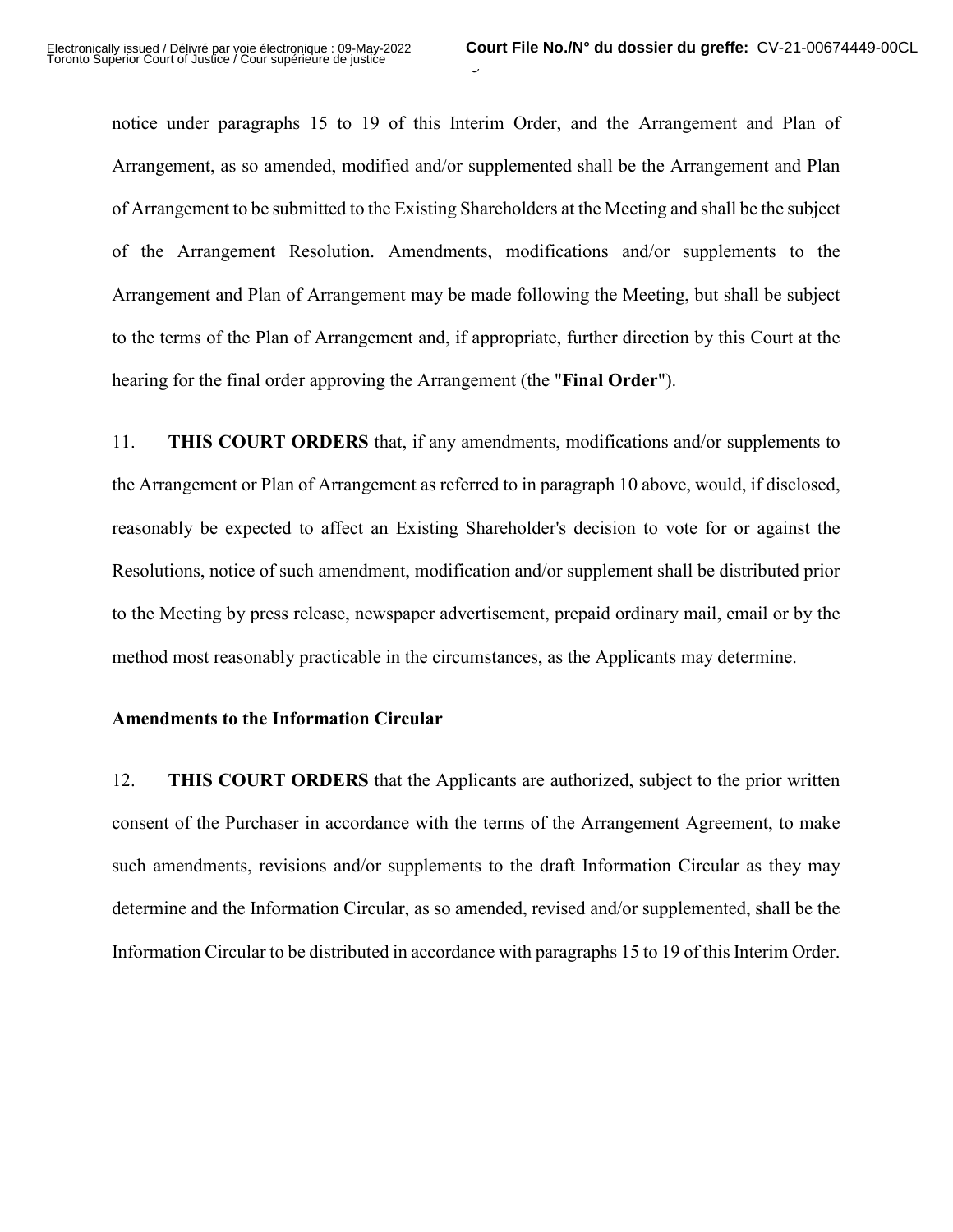#### **Adjournments and Postponements**

13. **THIS COURT ORDERS** that, subject to the prior written consent of the Purchaser in accordance with the terms of the Arrangement Agreement, the Applicants are authorized, if they deem advisable, to adjourn or postpone the Meeting on one or more occasions, without the necessity of first convening such Meeting or first obtaining any vote of the Existing Shareholders respecting the adjournment or postponement, and notice of any such adjournment or postponement shall be given by such method as the Applicants may determine is appropriate in the circumstances.

14. **THIS COURT ORDERS** that any adjournment or postponement of the Meeting shall not have the effect of modifying the Record Date for persons entitled to receive notice of or vote at the Meeting. At any subsequent reconvening of an adjourned or postponed Meeting, all proxies will be voted in the same manner as the proxies would have been voted at the original convened Meeting, except for any proxies that have been effectively revoked or withdrawn prior to the subsequent reconvening of the adjourned or postponed Meeting.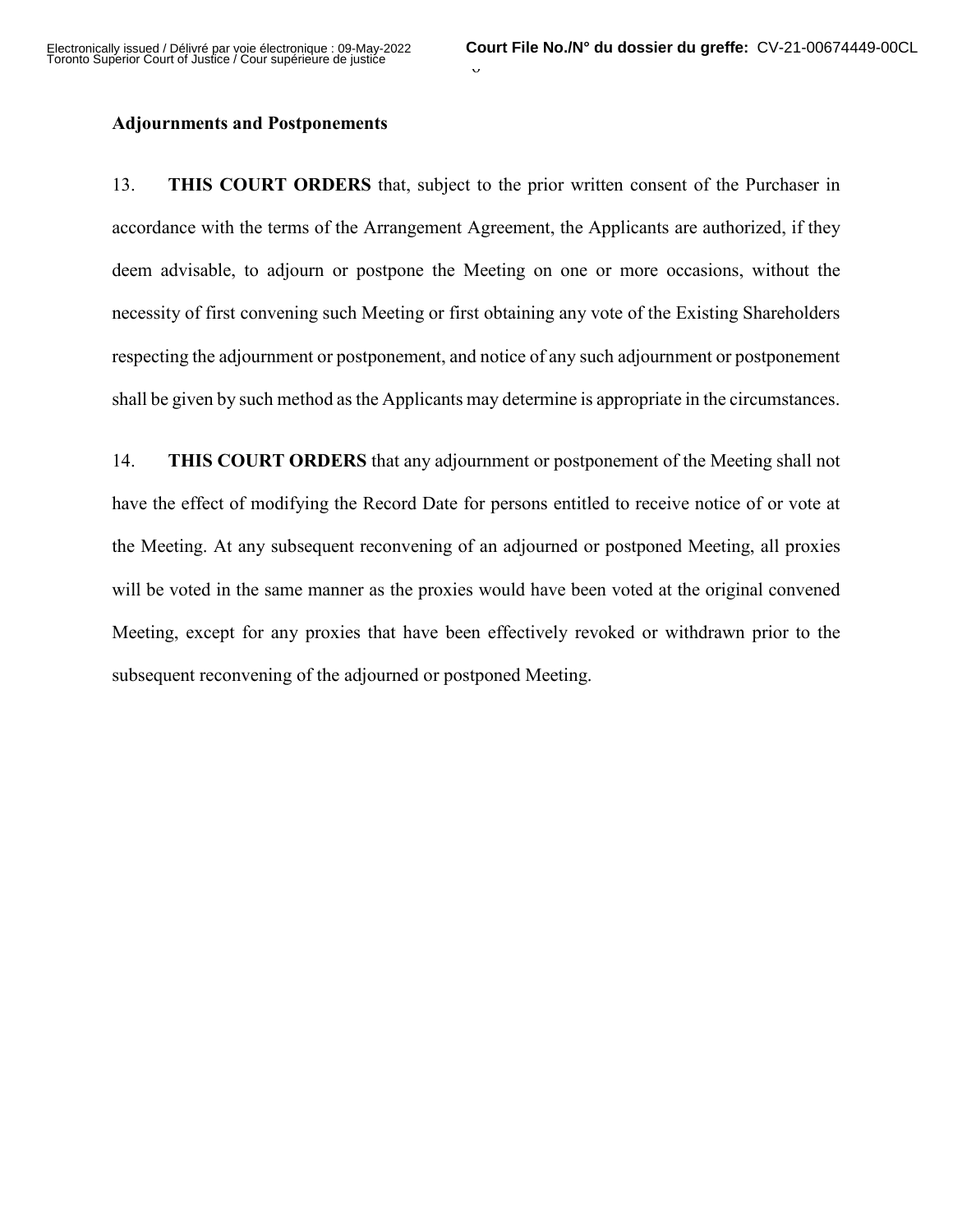#### **Notice of Meeting and Solicitation Process**

15. **THIS COURT ORDERS** that, to effect notice of the Meeting, the Applicants shall send the Information Circular (including the Notice of Meeting, the Notice of Application, the Preliminary Interim Order and this Interim Order), the form of proxy, a letter of transmittal and voting information form ("**VIF**"), which shall provide instructions for how a beneficial Existing Shareholder can instruct its intermediary to vote its Existing Shares at the Meeting, along with such amendments or additional documents as the Applicants may determine are necessary or desirable and not inconsistent with the terms of this Interim Order (collectively, the "**Meeting Package**") to:

 $\lambda$ 

- (a) the registered Existing Shareholders at the close of business on the Record Date, at least twenty-one (21) days prior to the date of the Meeting, excluding the date of sending and the date of the Meeting, by one or more of the following methods:
	- i) by pre-paid ordinary or first-class mail to the addresses of the Existing Shareholders as they appear on the books and records of SIG, or its registrar and transfer agent, at the close of business on the Record Date and if no address is shown therein, then the last address of the person known to the Corporate Secretary of SIG;
	- ii) by delivery, in person or by recognized courier service or inter-office mail, to the address specified in (i) above; or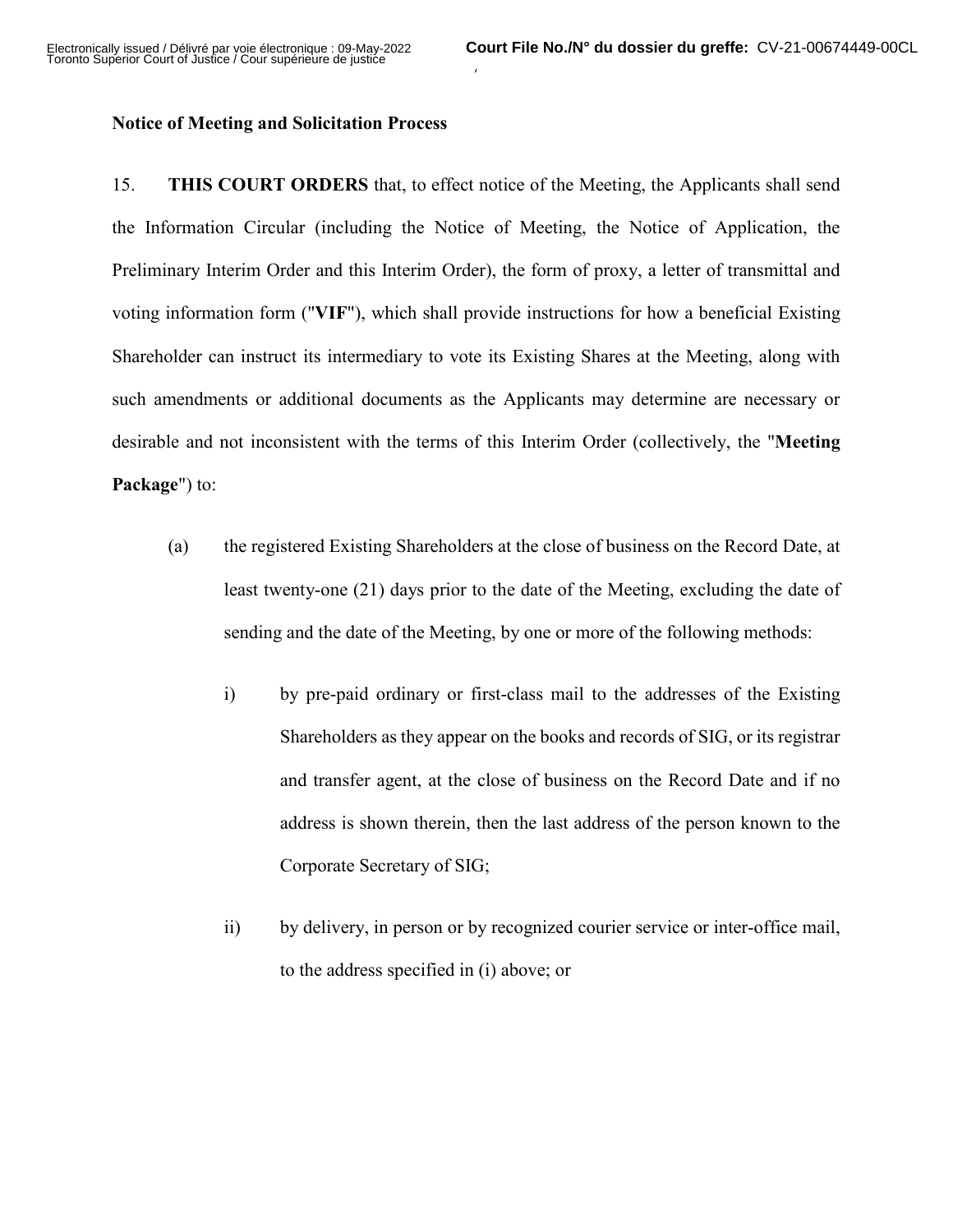- iii) by email or electronic transmission to any Existing Shareholder, who is identified to the satisfaction of SIG, who requests such transmission in writing;
- (b) the non-registered beneficial Existing Shareholders by providing sufficient copies of the Meeting Package to applicable intermediaries (or their agents) in a timely manner, in accordance with National Instrument 54-101 – *Communication with Beneficial Owners of Securities of a Reporting Issuer*; and
- (c) the respective directors and auditors of the Applicants, and to the Director, by delivery in person, by recognized courier service, by pre-paid ordinary mail, firstclass mail, email or electronic transmission, at least twenty-one (21) days prior to the date of the Meeting;

and for the avoidance of doubt, all Meeting Packages and all other communications or documents to be sent pursuant to this Interim Order shall be distributed by or on behalf of the Applicants.

16. **THIS COURT ORDERS** that, the Applicants are hereby directed to distribute the Meeting Package to the Debentureholders by any method permitted for notice to Existing Shareholders as set forth in paragraph 15, above, concurrently with the distribution described in paragraph 15 of this Interim Order. Distribution to the Debentureholders shall be to their addresses as they appear on the books and records of the Applicants or its registrar and transfer agent at the close of business on the Record Date.

17. **THIS COURT ORDERS** that accidental failure or omission by the Applicants, any applicable proxy mailing service providers, intermediaries, or any other person referenced in this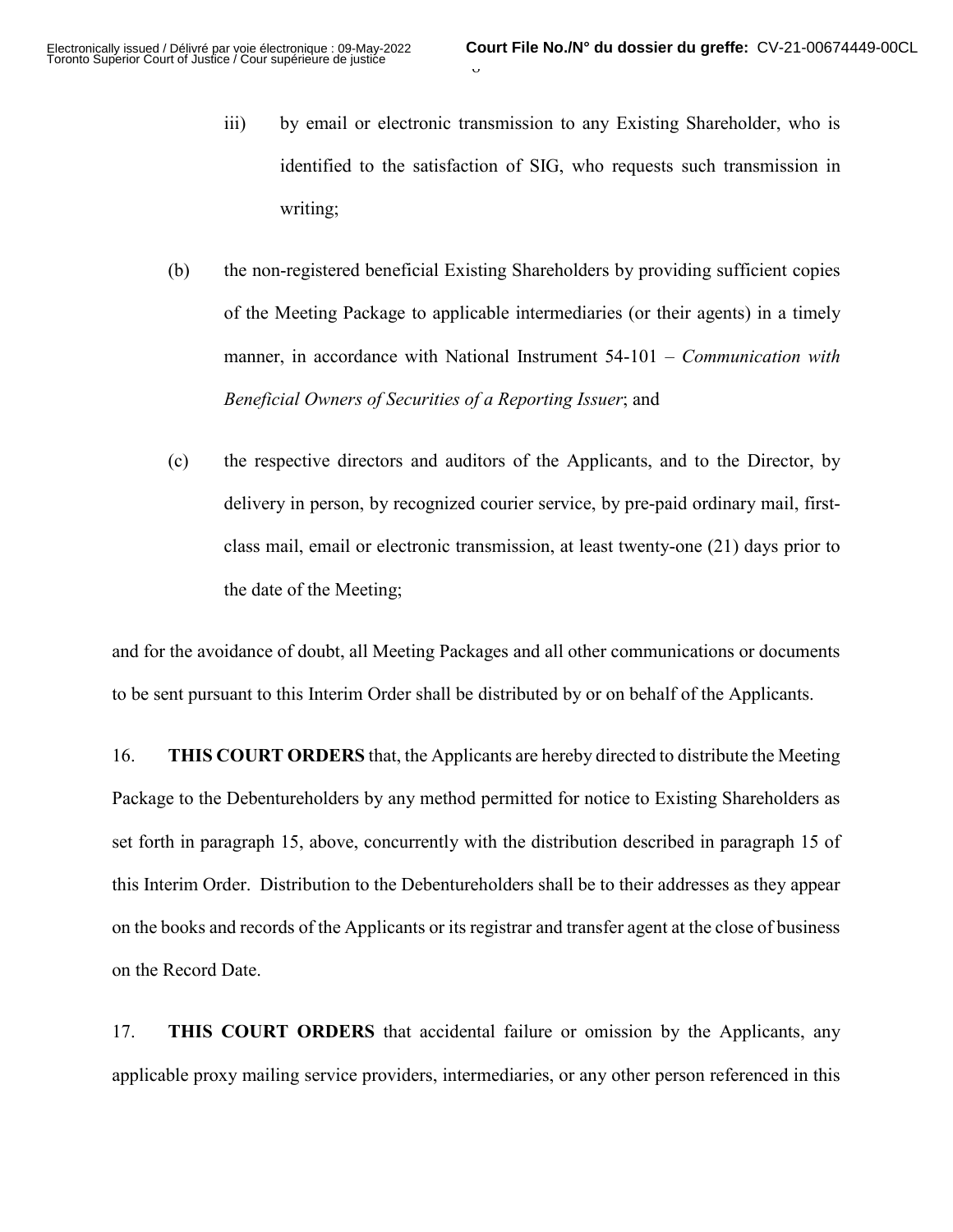Interim Order to give notice of the Meeting or to distribute the Meeting Packages to any person entitled by this Interim Order to receive notice of the Meeting or the Meeting Packages, or any failure or omission to give such notice or deliver such package as a result of events beyond the reasonable control of the Applicants, or the non-receipt of such notice or non-delivery of such Meeting Packages shall not constitute a breach of this Interim Order nor shall it invalidate any resolution passed or proceedings taken at the Meeting. If any such failure or omission is brought to the attention of the Applicants, the Applicants shall use their reasonable commercial efforts to rectify it by the method and in the time most reasonably practicable in the circumstances.

 $\overline{\phantom{a}}$ 

18. **THIS COURT ORDERS** that in the event of a postal strike, lockout or event, including events related to or arising as a result of the COVID-19 pandemic, that prevents, delays or otherwise interrupts mailing or delivery of the Meeting Packages pursuant to paragraph 15 of this Interim Order, the issuance of a press release containing the details of the date, time and place of the Meeting, steps that may be taken by Existing Shareholders to deliver and transmit proxies, and that the Information Circular will be provided by email or other electronic means or by courier upon request made by an Existing Shareholder, will be deemed good and sufficient service upon the Existing Shareholders of the Meeting Packages, and shall be deemed to satisfy the requirements of section 135 of the CBCA and sections 96 and 112 of the OBCA.

#### *Electronic Posting*

19. **THIS COURT ORDERS** that, as soon as practicable after receipt of the Meeting Packages pursuant to paragraph 15 above, SIG shall post an electronic copy of the Meeting Package on its website, all in accordance with this Interim Order.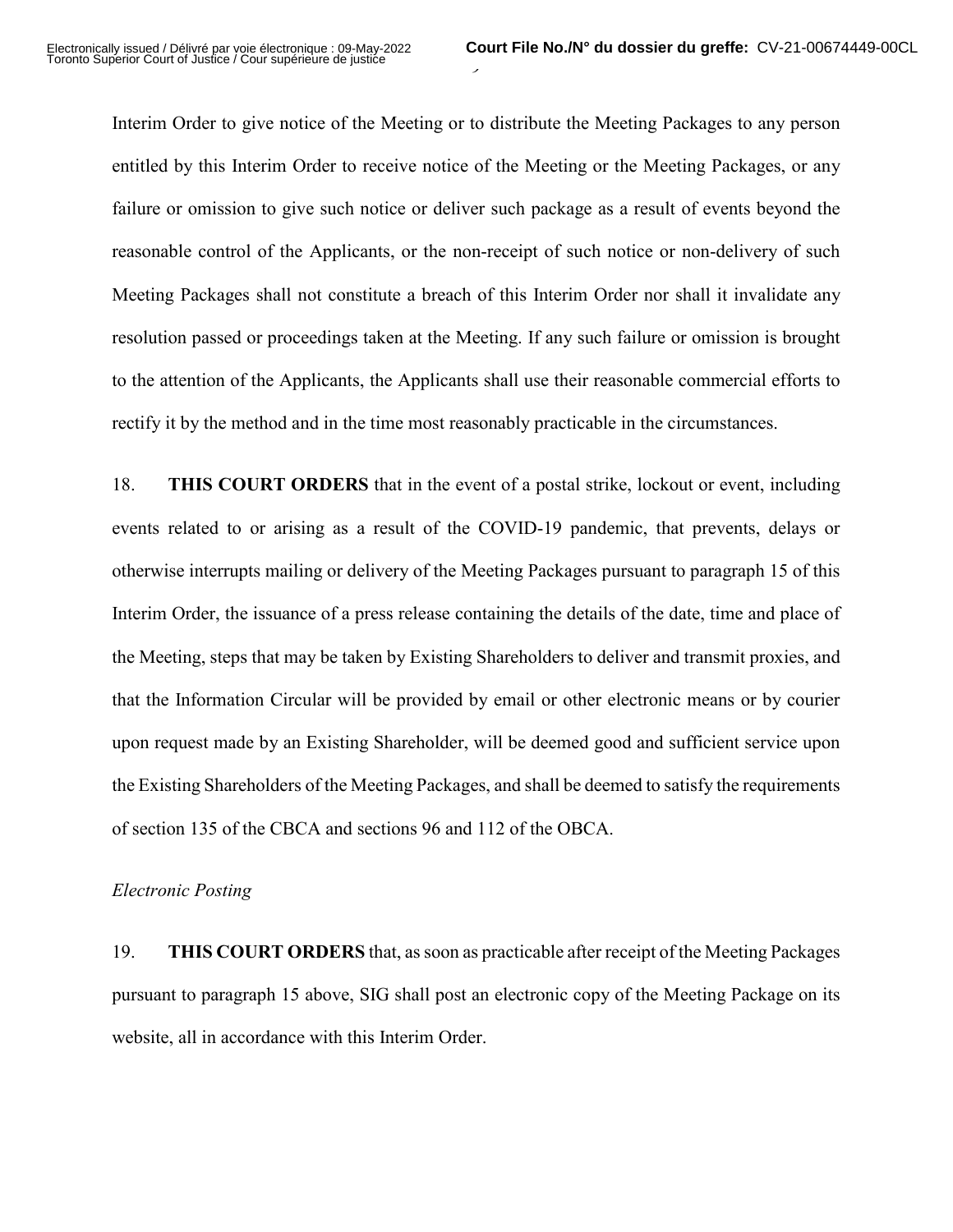#### *Sufficient Notice and Service*

20. **THIS COURT ORDERS** that distribution of the Meeting Packages pursuant to paragraphs 15 to 19 of this Interim Order shall constitute notice of the Meeting and the Record Date and good and sufficient service of the within Application upon the persons described in paragraphs 15 to 19 and that those persons are bound by any orders made on the within Application. Further, no other form of service of the Meeting Packages or any portion thereof need be made, or notice given or other material served in respect of these proceedings, the Meeting and/or the Record Date to such persons or to any other persons (whether pursuant to the OBCA, the CBCA or otherwise), except to the extent required by paragraph 11 above.

#### **Amendments to the Meeting Package**

21. **THIS COURT ORDERS** that the Applicants are hereby authorized to make such amendments, revisions or supplements to the Meeting Packages as the Applicants may determine are necessary or desirable and not inconsistent with the terms of this Interim Order ("**Additional Information**"), and that, subject to paragraph 11, notice of such Additional Information may be distributed by press release, newspaper advertisement, pre-paid ordinary mail or by such other method most reasonably practicable in the circumstances, as the Applicants may determine.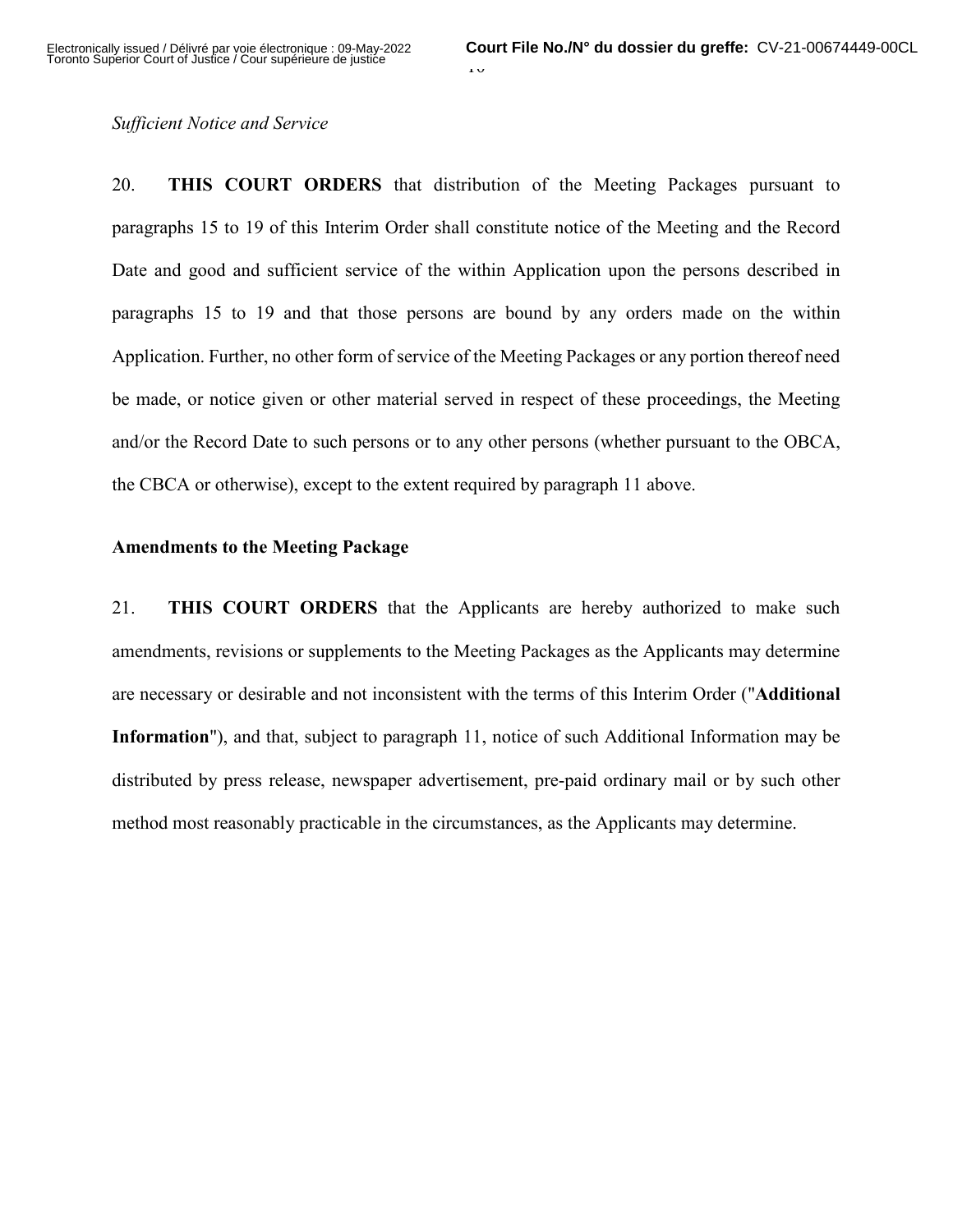### **Voting by Proxy and VIFs**

22. **THIS COURT ORDERS** that the Applicants are authorized to use the forms of proxy and voting instructions, include the VIFs, along with, subject to the Arrangement Agreement, such amendments and additional documents as the Applicants may determine are necessary or desirable and not inconsistent with the terms of this Interim Order. The Applicants are authorized, at their expense, to solicit proxies, directly or through their officers, directors or employees, and through any applicable proxy or solicitation service, and such other agents or representatives as the Applicants may retain for that purpose, and by mail or such other forms of personal or electronic communication as they may determine. The Applicants may waive generally, in their discretion, the time limits set out in the Information Circular for the deposit or revocation of proxies and/or the delivery of completed proxies, as applicable, if the Applicants deem it advisable to do so.

23. **THIS COURT ORDERS** that in order to cast a vote at the Meeting, the Existing Shareholders must submit or cause to be submitted to the Applicants' transfer agent prior to 3:00 p.m. (Toronto time) on June 10, 2022, or such later date as may be agreed by the Applicants in the event that the Meeting is postponed or adjourned (the "**Voting Deadline**"), their duly completed proxies or VIF, as applicable, in accordance with the instructions contained therein. The Applicants' transfer Agent shall provide the proxies received from Existing Shareholders together with a summary thereof to the Applicants or the Applicants' proxy agent as soon as practicable following the Voting Deadline.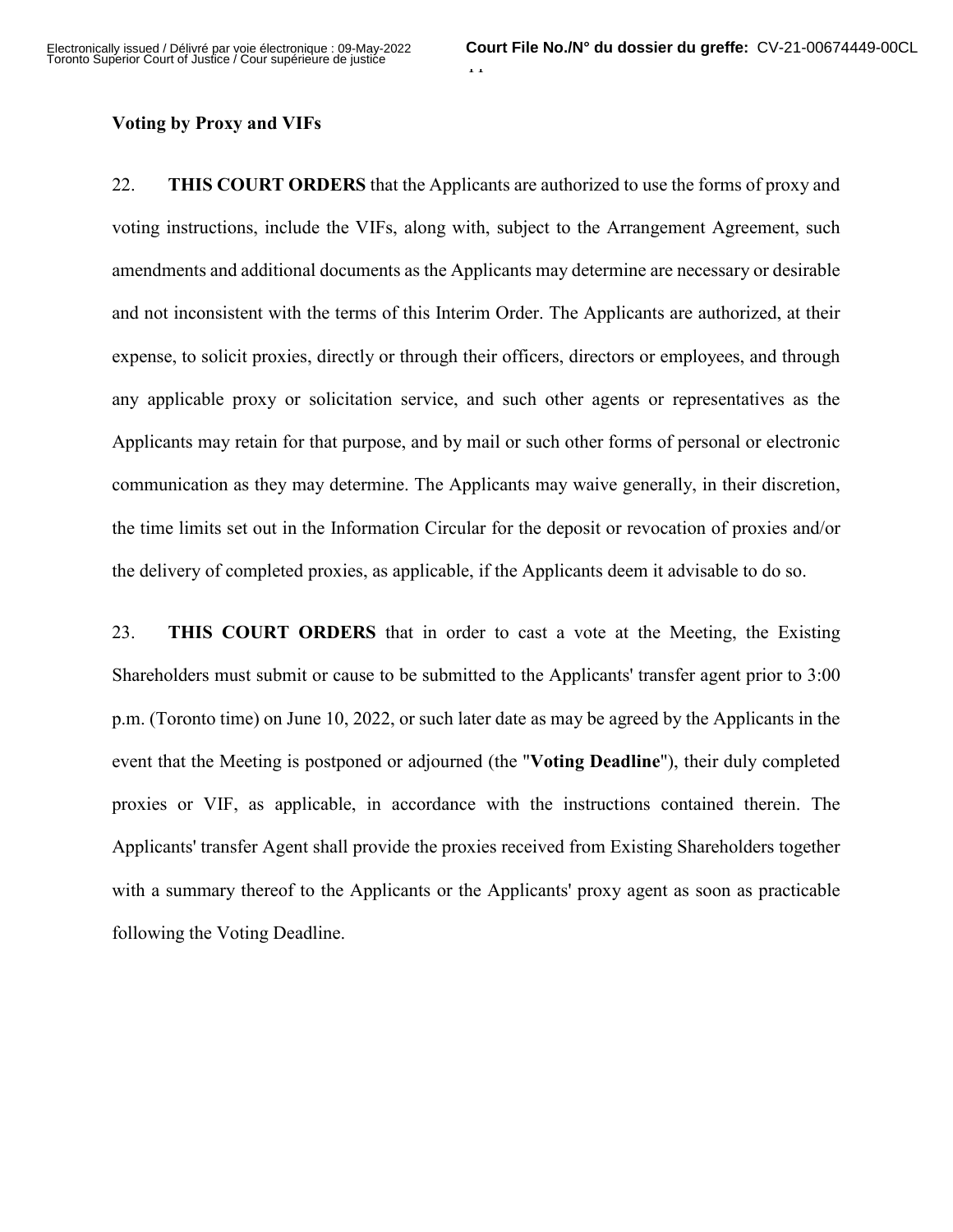24. **THIS COURT ORDERS** that, notwithstanding paragraph 23, the Applicants shall have the discretion to accept for voting purposes any duly completed proxy filed at the Meeting prior to the commencement of the Meeting and the Applicants are hereby authorized to use reasonable discretion as to the adequacy of compliance with respect to the manner in which any proxy or is completed and executed, or electronically submitted, and may waive strict compliance with the requirements in connection with the requirements in connection with the deadlines imposed in connection therewith.

25. **THIS COURT ORDERS** that any beneficial Existing Shareholder that wishes to attend the Meeting in person (or, in the case of an electronic meeting, vote its Common Shares at the Meeting) or appoint another person as proxy (other than as contemplated by the instructions contained in the proxy) shall be required to contact the Applicants' transfer agent and shall be required to complete separate documentation in accordance with the instructions provided by the Applicants' transfer agent for purposes thereof.

26. **THIS COURT ORDERS** that registered Existing Shareholders shall be entitled to revoke their proxies (i) in respect of the Federal Continuance Resolution, in accordance with sections 110(4) and (4.1) of the OBCA, (ii) in respect of the Shareholders' Arrangement Resolution and the balance of issues on the agenda, in accordance with section 148(4) of the CBCA, or (ii) in any other manner permitted by law.

27. **THIS COURT ORDERS** that paragraphs 22 to 27 hereof, and the instructions contained in the proxies shall govern the submission of proxies.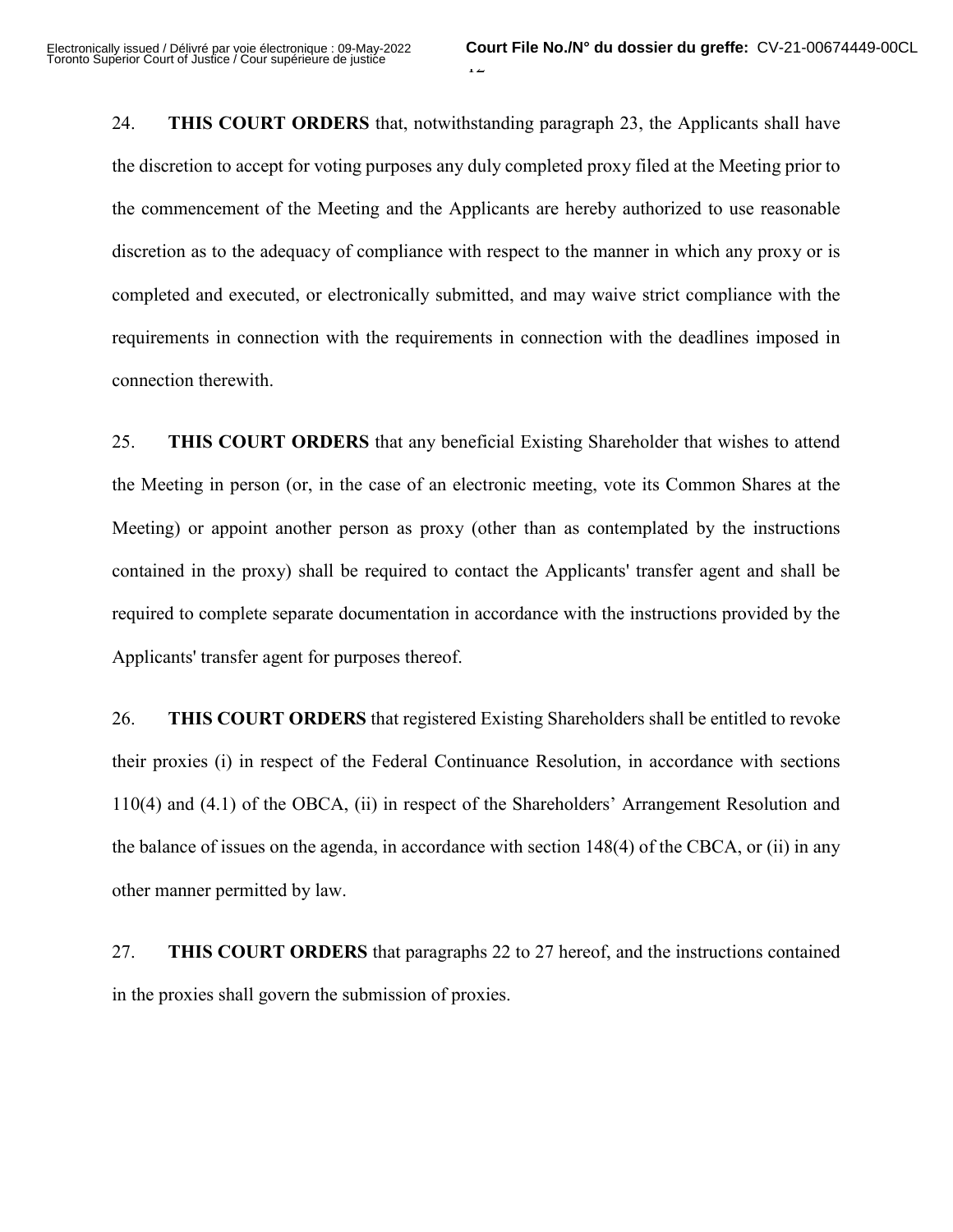#### **Voting**

28. **THIS COURT ORDERS** that the only persons entitled to vote in person, electronically or by proxy on the Resolutions, or such other business as may be properly brought before the Meeting, shall be those Existing Shareholders as at the close of business on the Record Date. Illegible votes, spoiled votes, defective votes and abstentions shall be deemed to be votes not cast. Proxies that are properly signed and dated but which do not contain voting instructions shall be voted in favour of the Resolutions.

29. **THIS COURT ORDERS** that votes shall be taken at the Meeting in respect of the Resolutions and any other items of business affecting the Applicants properly brought before the Meeting on the basis of one vote per Common Share held by the applicable Existing Shareholder as at the Record Date.

30. **THIS COURT ORDERS** that in order for the Plan of Arrangement to be considered to have been approved at the Meeting, subject to further Order of this Court, the Arrangement Resolution must be passed, with or without variation, at the Meeting by an affirmative vote of: (i) at least two-thirds  $(66^{2/3})$  of the votes cast in respect of the Arrangement Resolution at the Meeting in person or by proxy by the Existing Shareholders; and (ii) a simple majority of the votes cast by Existing Shareholders present or in person or represented by proxy at the Meeting excluding the votes required to be excluded for majority of the minority approval at the Meeting pursuant to Multilateral Instrument 61-101 – *Protection of Minority Security Holders in Special Transactions*. The vote set out above shall be sufficient to authorize the Applicants, to do all such acts and things as may be necessary or desirable to give effect to the Arrangement and the Plan of Arrangement on a basis consistent with what is provided for in the Arrangement Agreement, Plan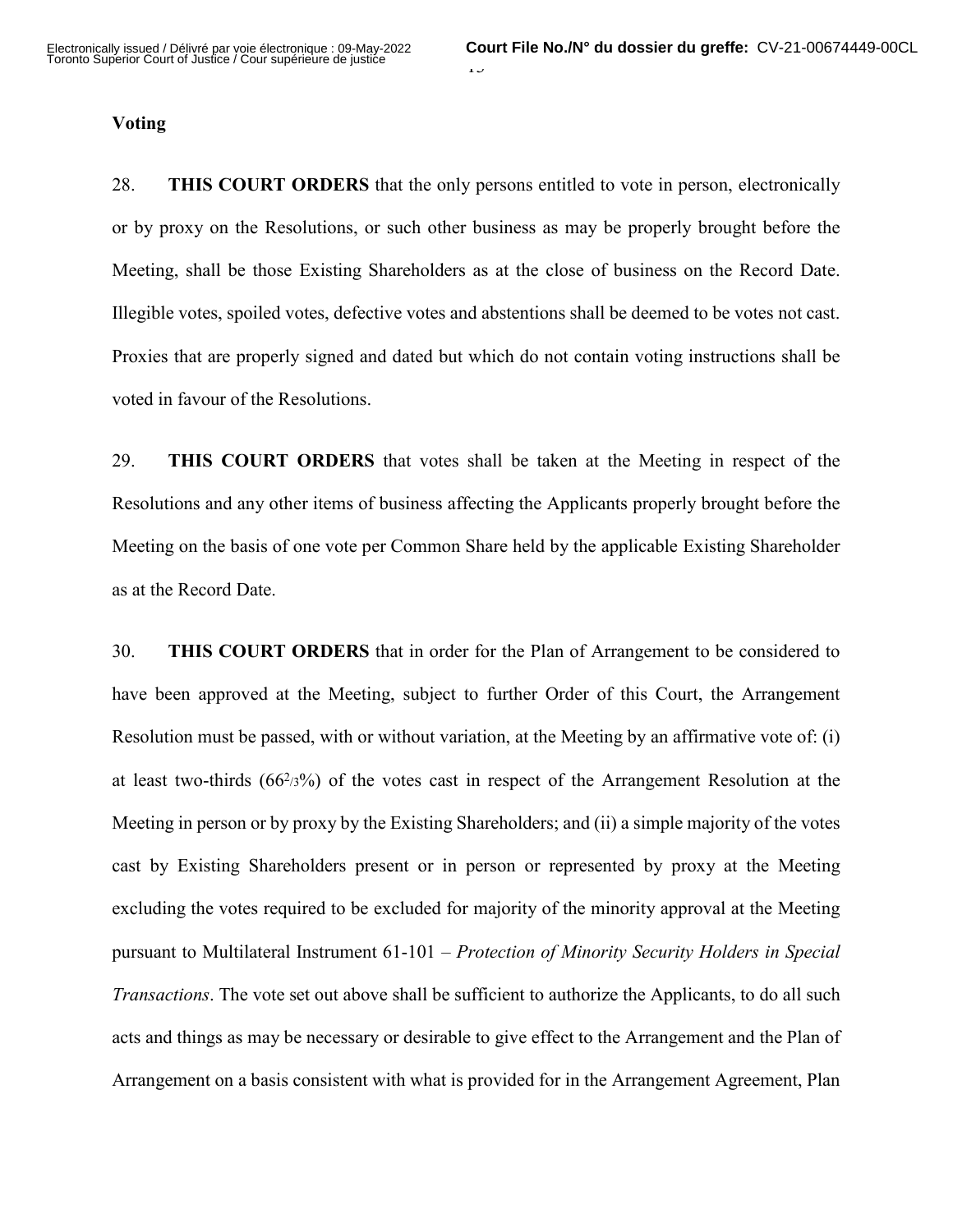of Arrangement and Information Circular, as they may be amended, revised and/or supplemented pursuant to the terms of the Arrangement Agreement, Plan of Arrangement and this Interim Order or further Order of the Court, without the necessity of any further approval by the Existing Shareholders (subject to the Plan of Arrangement and this Interim Order), subject only to final approval of the Arrangement by this Court and the satisfaction or waiver of the conditions to the Plan of Arrangement pursuant to its terms.

31. **THIS COURT ORDERS** that in order for the Federal Continuance to be considered to have been approved at the Meeting, subject to further Order of this Court, the Continuance Resolution must be passed, with or without variation, at the Meeting by an affirmative vote of at least two-thirds (662/3%) of the votes cast in respect of the Continuance Resolution at the Meeting in person or by proxy by the Existing Shareholders.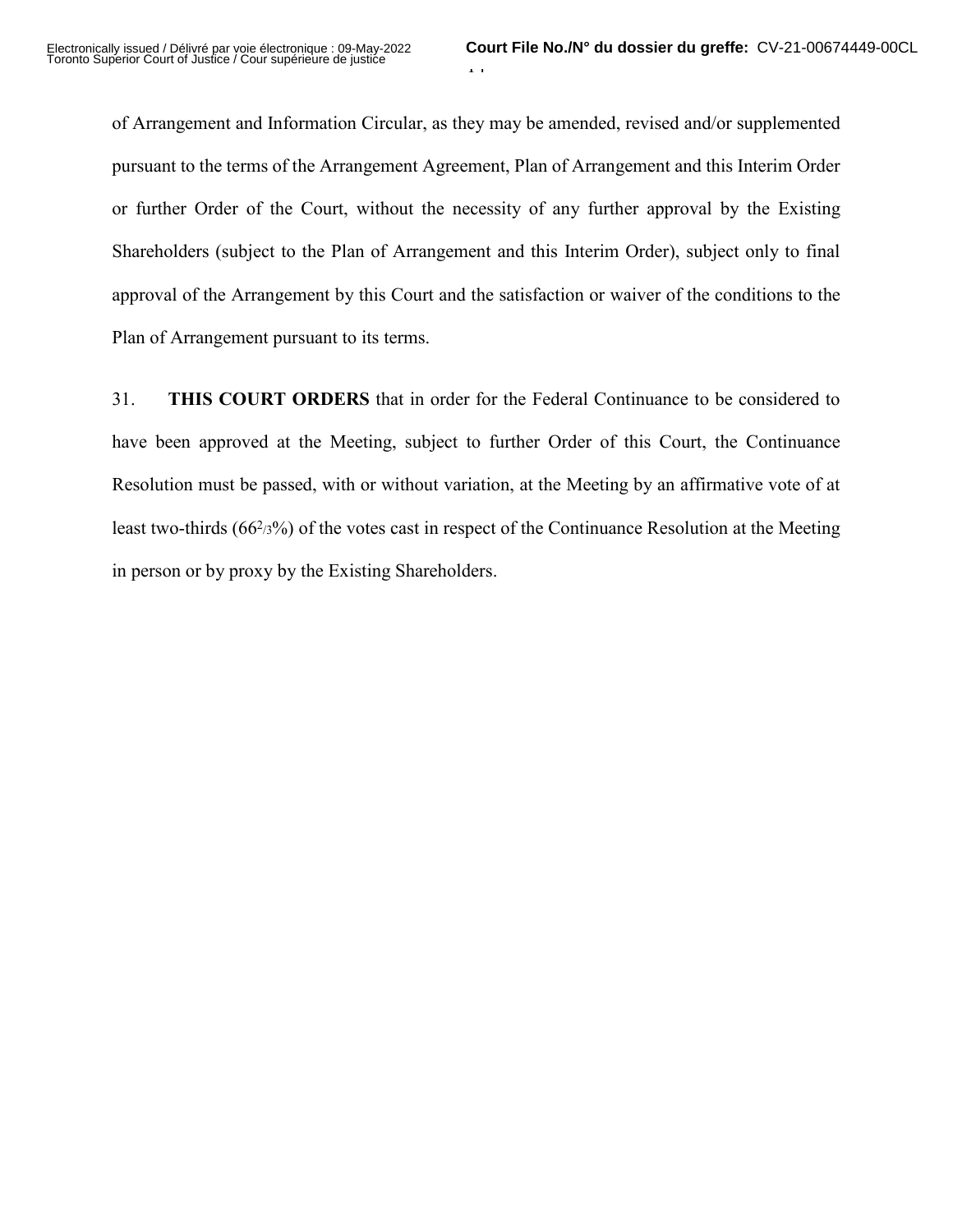### **Dissent Rights**

32. **THIS COURT ORDERS** that each Existing Shareholder shall be entitled to exercise Arrangement Dissent Rights in connection with the Shareholders' Arrangement Resolution in accordance with section 190 of the CBCA (except as the procedures of that section are varied by this Interim Order and the Plan of Arrangement) provided that, notwithstanding subsection 190(5) of the CBCA, any Existing Shareholder who wishes to dissent must, as a condition precedent thereto, provide written objection to the Shareholders' Arrangement Resolution to the Applicants in the form required by section 190 of the CBCA and the Arrangement Agreement, which written objection must be received by the Applicants no later than 5:00 p.m. (Toronto time) on the last business day immediately preceding the Meeting (or any adjournment or postponement thereof), and must otherwise strictly comply with the requirements of the CBCA. For purposes of these proceedings, the "court" referred to in section 190 of the CBCA is this Court.

33. **THIS COURT ORDERS** that each Existing Shareholder shall be entitled to exercise Continuance Dissent Rights in connection with the Continuance Resolution in accordance with section 185 of the OBCA, without modification by this Interim Order.

34. **THIS COURT ORDERS** that any Existing Shareholder who duly exercises Arrangement Dissent Rights set out in paragraph 32 above and who: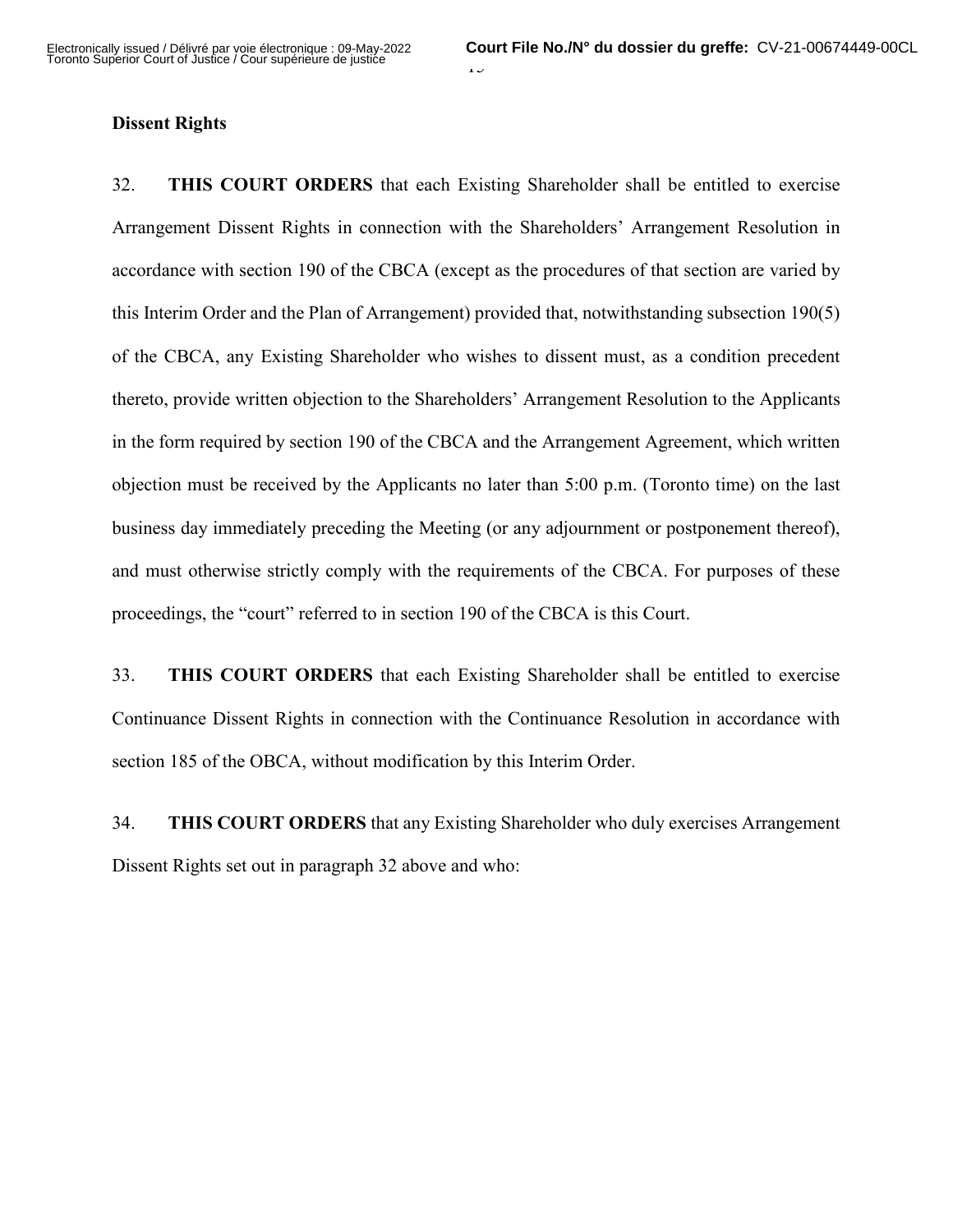- (a) is ultimately determined by this Court to be entitled to be paid fair value for his, her or its Common Shares, shall be deemed to have transferred such Common Shares as of the Effective Time, without any further act or formality and free and clear of all liens, claims, encumbrances, charges, adverse interests or security interests to the Purchaser in consideration for a payment of cash from the Purchaser equal to such fair value; or
- (b) is for any reason ultimately determined by this Court not to be entitled to be paid fair value for his, her or its Common Shares pursuant to the exercise of the Dissent Right, shall be deemed to have participated in the Arrangement on the same basis and at the same time as any non-dissenting Existing Shareholder,

but in no case shall the Applicants, the Purchaser or any other person be required to recognize such Existing Shareholders as holders of Common Shares at or after the date upon which the Arrangement becomes effective and the names of such Existing Shareholders shall be deleted from SIG's register of holders of Common Shares at that time.

#### **Hearing of Application for Approval of the Arrangement**

35. **THIS COURT ORDERS** that following the Meeting, the Applicants may apply to this Court for final approval of the Arrangement (the "**Final Order Application**"); provided that notwithstanding the foregoing, the Applicants shall not be required to hold the Meeting in order to seek final approval of the Arrangement at the Final Order Application.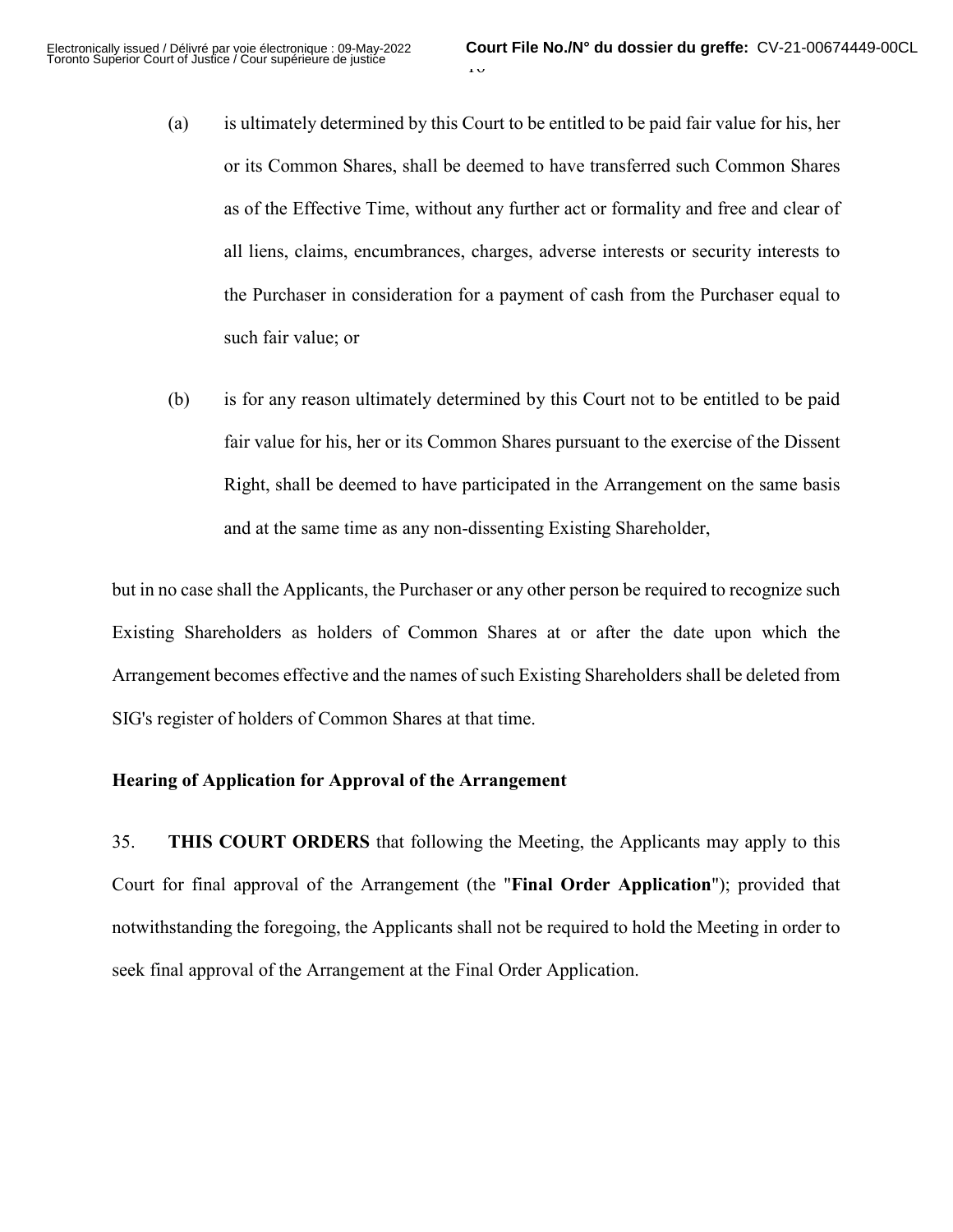36. **THIS COURT ORDERS** that, promptly following the granting of this Interim Order, the Applicants shall issue a press release concerning the granting of the Interim Order and the anticipated Final Order Application, including the relief to be sought at the Final Order Application. The Applicants shall serve the materials filed by the Applicants in support of the Final Order Application only on those persons on the service list in this proceeding or who served and filed a Notice of Appearance in accordance with paragraph 38 hereof.

37. **THIS COURT ORDERS** that (i) the distribution of the Notice of Application and the Interim Order in the Information Circular, when sent in accordance with paragraphs 15 to 19 hereof, and (ii) the additional actions described in paragraph 36 above, shall constitute good and sufficient service of the Notice of Application, this Interim Order and the Final Order Application on all interested persons and no other form of service need be effected and no other material need be served unless a Notice of Appearance is served in accordance with paragraph 38 below.

38. **THIS COURT ORDERS** that any Notice of Appearance served in response to the Notice of Application shall be served on the solicitors for the Applicants as soon as reasonably practicable, and, in any event, no less than five (5) business days before the hearing of the Final Order Application at the following addresses, with a copy to the service list in these proceedings:

> Bennett Jones LLP 3400 One First Canadian Place P.O. Box 130 Toronto, Ontario M5X 1A4 Canada

Attention: Mike Shakra / Jesse Mighton / Joshua Foster Email: shakras@bennettjones.com / mightonj@bennettjones.com / fosterj@bennettjones.com

39. **THIS COURT ORDERS** that, subject to further order of this Court, the only persons entitled to appear and be heard at the hearing of the within application shall be: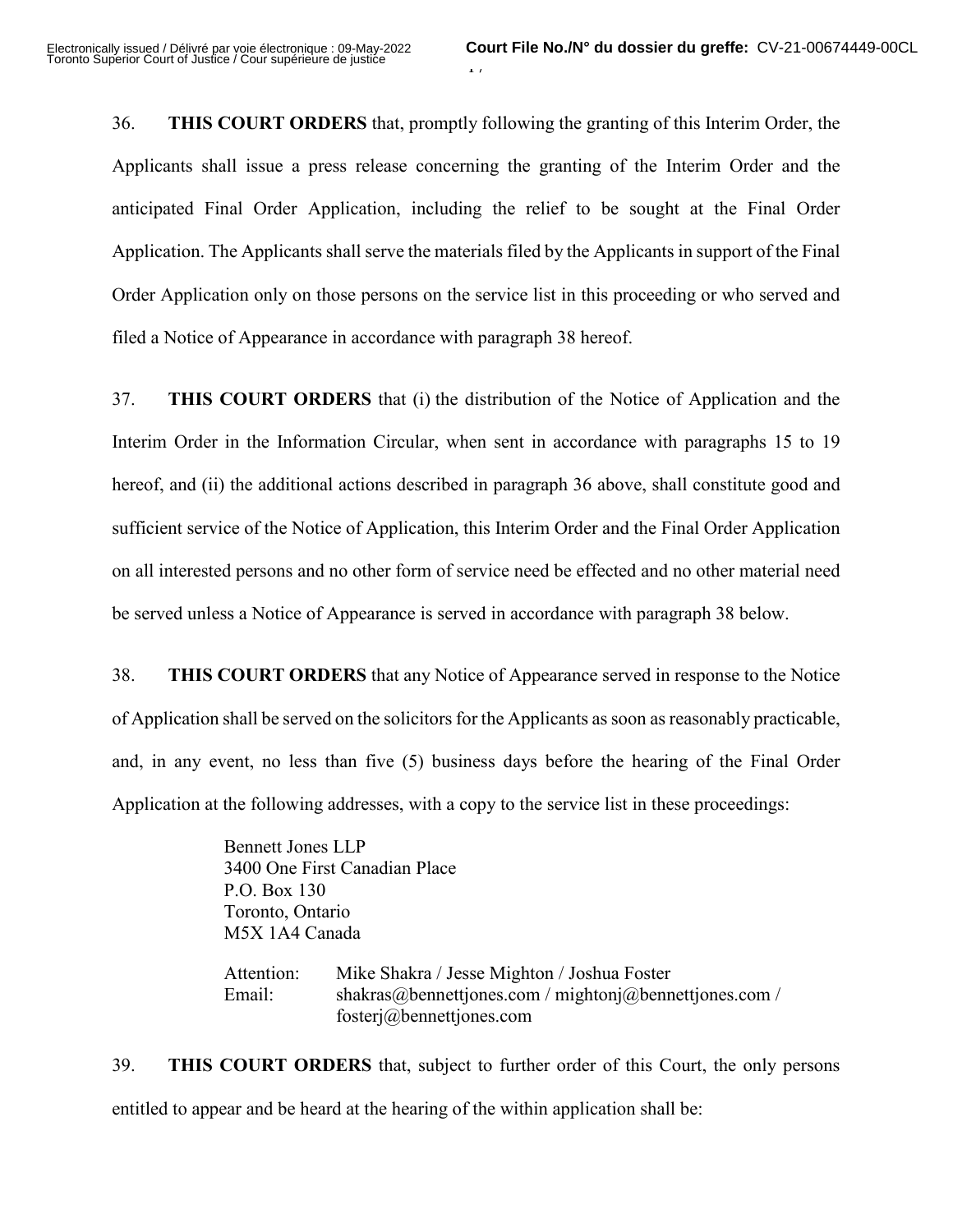- (a) the Stone Group Entities;
- (b) the Director;
- (c) the Existing Shareholders;
- (d) the Purchaser;
- (e) any person who has filed a Notice of Appearance herein in accordance with the Notice of Application, this Interim Order and the *Rules of Civil Procedure*, R.R.O. 1990, Reg. 194 (the "**Rules of Civil Procedure**"); and
- (f) the respective legal counsel to the parties listed in  $(a)-(d)$  above.

40. **THIS COURT ORDERS** that any materials to be filed by the Applicants in support of the Final Order Application may be filed up to one day prior to the hearing of the Final Order Application without further order of this Court.

41. **THIS COURT ORDERS** that in the event the Final Order Application does not proceed on the date set forth in the Notice of Application, and is adjourned, only those persons on the service list in this proceeding or who served and filed a Notice of Appearance in accordance with paragraph 38 hereof shall be entitled to be given notice of the adjourned date.

#### **Variance**

42. **THIS COURT ORDERS** that the Applicants shall be entitled to seek leave to vary this Interim Order upon such terms and upon the giving of such notice as this Court may direct.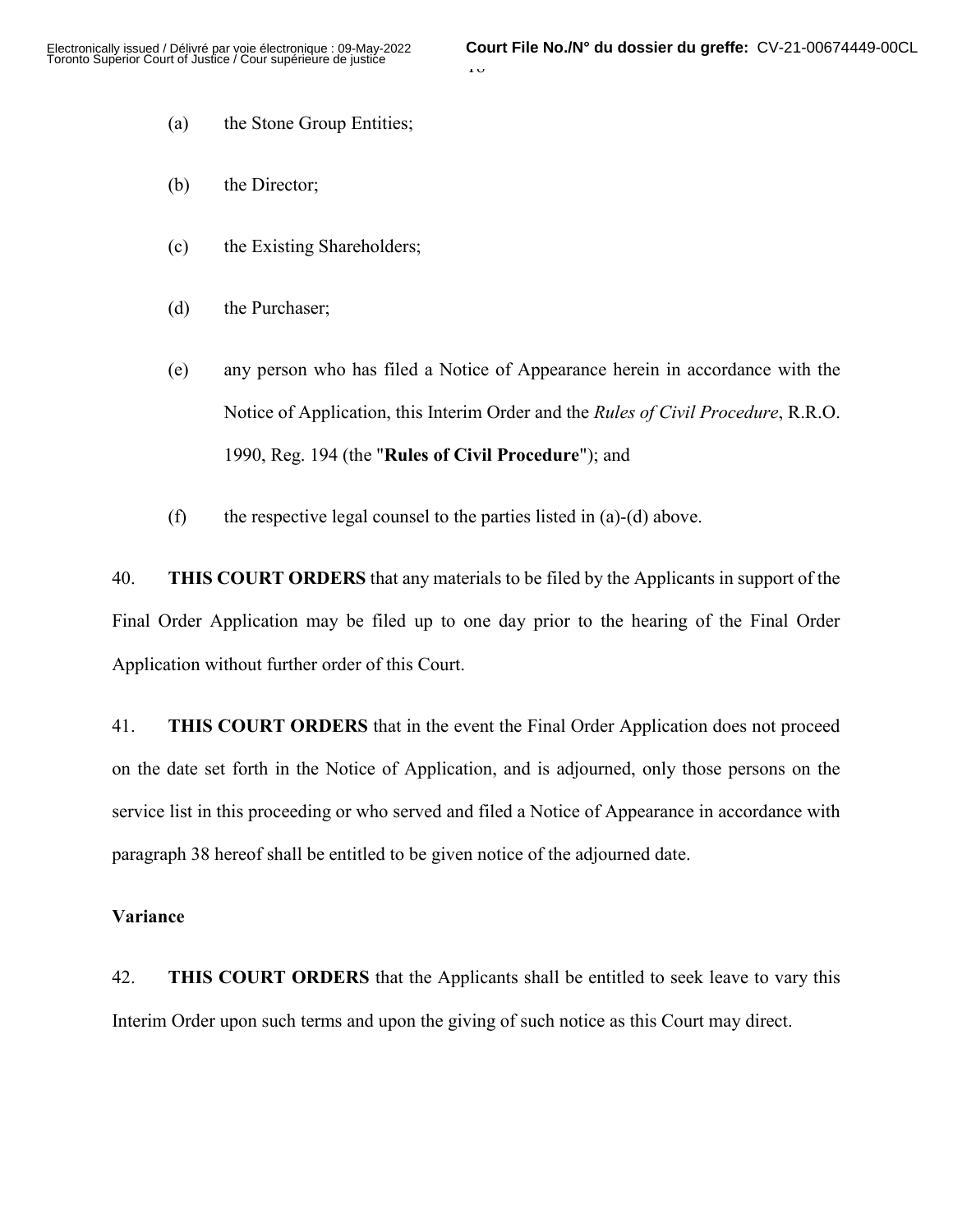### **Precedence**

43. **THIS COURT ORDERS** that, to the extent of any inconsistency or discrepancy between this Interim Order, the Information Circular, the provisions of the OBCA, the provisions of the CBCA or any of the articles or by-laws of the Applicants, this Interim Order shall govern.

#### **General**

44. **THIS COURT** seeks and requests the aid and recognition of any court or any judicial, regulatory or administrative body in any province of Canada and any judicial, regulatory or administrative tribunal or other court constituted pursuant to the Parliament of Canada or the legislature of any province and any court or any judicial, regulatory or administrative body of any other country to act in aid of and to assist this Court in carrying out the terms of this Interim Order.

45. **THIS COURT ORDERS** that this Interim Order and all of its provisions are effective from the date that it is made without any need for entry and filing.

Convant  $\overline{a}$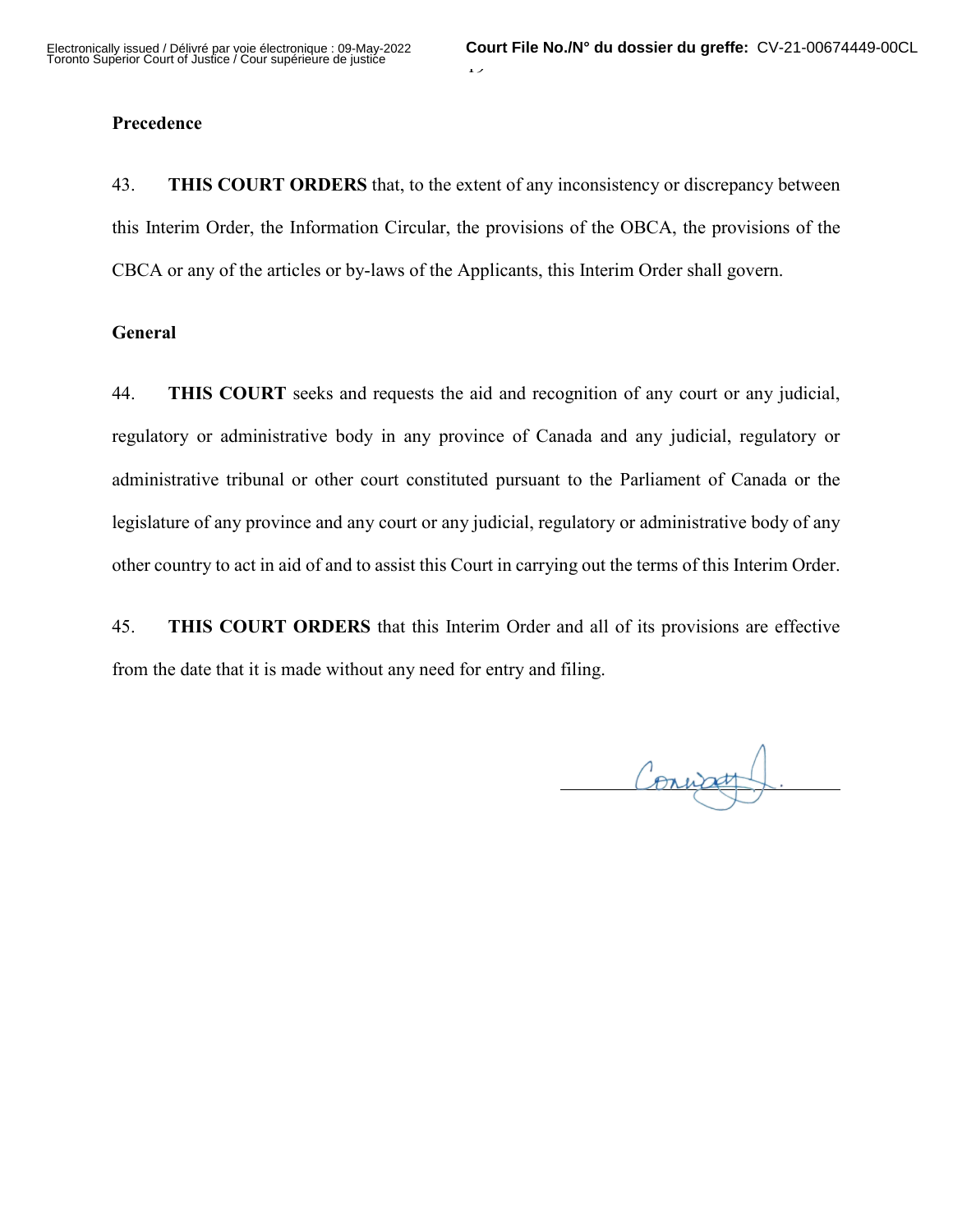### **SCHEDULE "A" LIST OF NON-APPLICANT AFFILIATED ENTITIES INVOLVED IN THESE PROCEEDINGS**

- 1. Stone Asset Management Limited
- 2. Stone Corporate Funds Limited